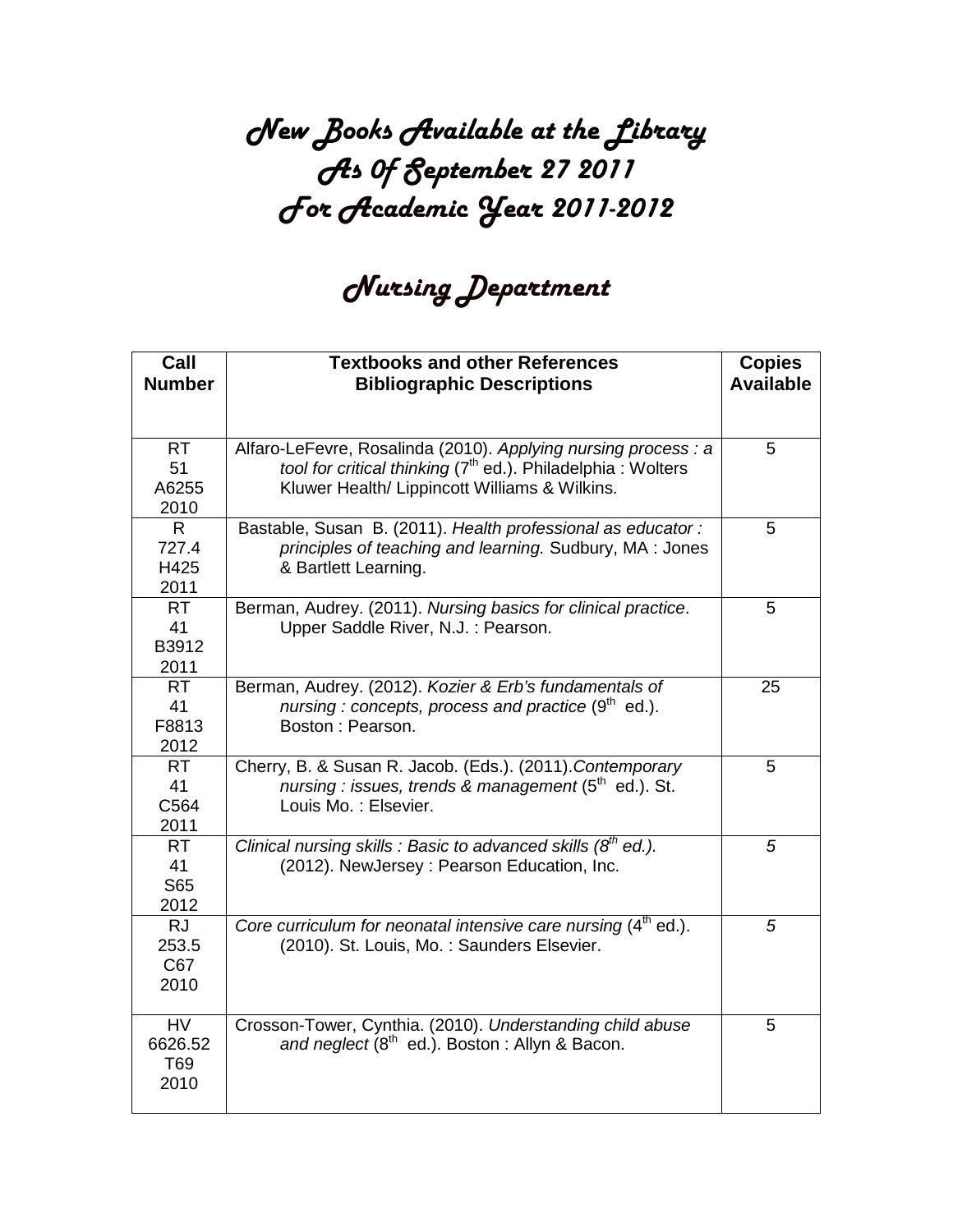| <b>RT</b><br>120<br>.15<br>A17<br>2011      | Debra J. Lynn- McHale Wiegand. (Ed.). (2011) AACN<br>procedure manual for critical care $(6th$ ed.). St. Louis, Mo:<br>Elsevier/Saunders,                                       | 5              |
|---------------------------------------------|---------------------------------------------------------------------------------------------------------------------------------------------------------------------------------|----------------|
| <b>RT</b><br>86.5<br>S665<br>2010           | Denny, E, & Earle, S. (Eds.). (2010). Sociology for nurses.<br>Cambridge, UK; Malden, MA: Polity Press.                                                                         | 25             |
| <b>HV</b><br>715<br>C <sub>54</sub><br>2007 | Giardino, Angelo P.(Ed.). (2007). Child safety: a pediatric<br>guide for parents, teachers, nurses, and caregivers. St.<br>Louis: G.W. Medical Pub.                             | 5              |
| <b>RJ</b><br>245<br><b>W47</b><br>2011      | Hockenberry, Marilyn J. (2011). Wong's nursing care of infants<br>and children (9 <sup>th</sup> ed.). St. Louis, Mo.: Mosby/Elsevier.                                           | 25             |
| <b>RT</b><br>41<br>H66<br>2010              | Hood, Lucy J. (2010). Leddy & Pepper's conceptual bases of<br>professional nursing (7 <sup>th</sup> ed.). Philadelphia: Wolters<br>Kluwer Health/Lippincott Williams & Wilkins. | 5              |
| <b>RT</b><br>89<br>H83<br>2010              | Huber, D. (Ed.). (2010). Leadership and nursing care<br>Management (4 <sup>th</sup> ed.). Maryland Heights, Mo.:<br>Saunders.                                                   | 5              |
| <b>RC</b><br>76<br>J37<br>2008              | Jarvis, Carolyn. (2008). Physical examination & health<br>assessment (5 <sup>th</sup> ed.). St. Louis, MO.: Saunders/Elsevier.                                                  | 15             |
| <b>RB</b><br>37<br>K44<br>2011              | Kee, Joyce LeFever (2011). Laboratory and diagnostic tests<br>with nursing implications. Upper Saddle River, N.J. :<br>Prentice Hall.                                           | 5              |
| <b>RT</b><br>41<br>M493<br>2011             | LeMone, Priscilla. (2011). Medical-surgical nursing: critical<br><i>thinking in patient care</i> (5 <sup>th</sup> ed.). Upper Saddle River,<br>N.J.: Pearson.                   | 5              |
| <b>RT</b><br>89.3<br>M37<br>2009            | Marriner Tomey, Ann. (2009). Guide to Nursing Management<br>and Leadership (8 <sup>th</sup> ed.). St. Lois, MO.: Mosby/Elsevier.                                                | $\overline{7}$ |
| RT.<br>90<br>B <sub>3</sub><br>2011         | Miller, Mary A. (2011). Client education: theory and practice.<br>Sudbury, Mass.: Jones & Bartlett.                                                                             | 5              |
| R<br>727.4<br>P375<br>2012                  | Muma, Richard D. (2012). Patient education : a practical<br>approach (2 <sup>nd</sup> ed.). Sudbury, Mass.: Jones & Bartlett<br>Learning.                                       | 5              |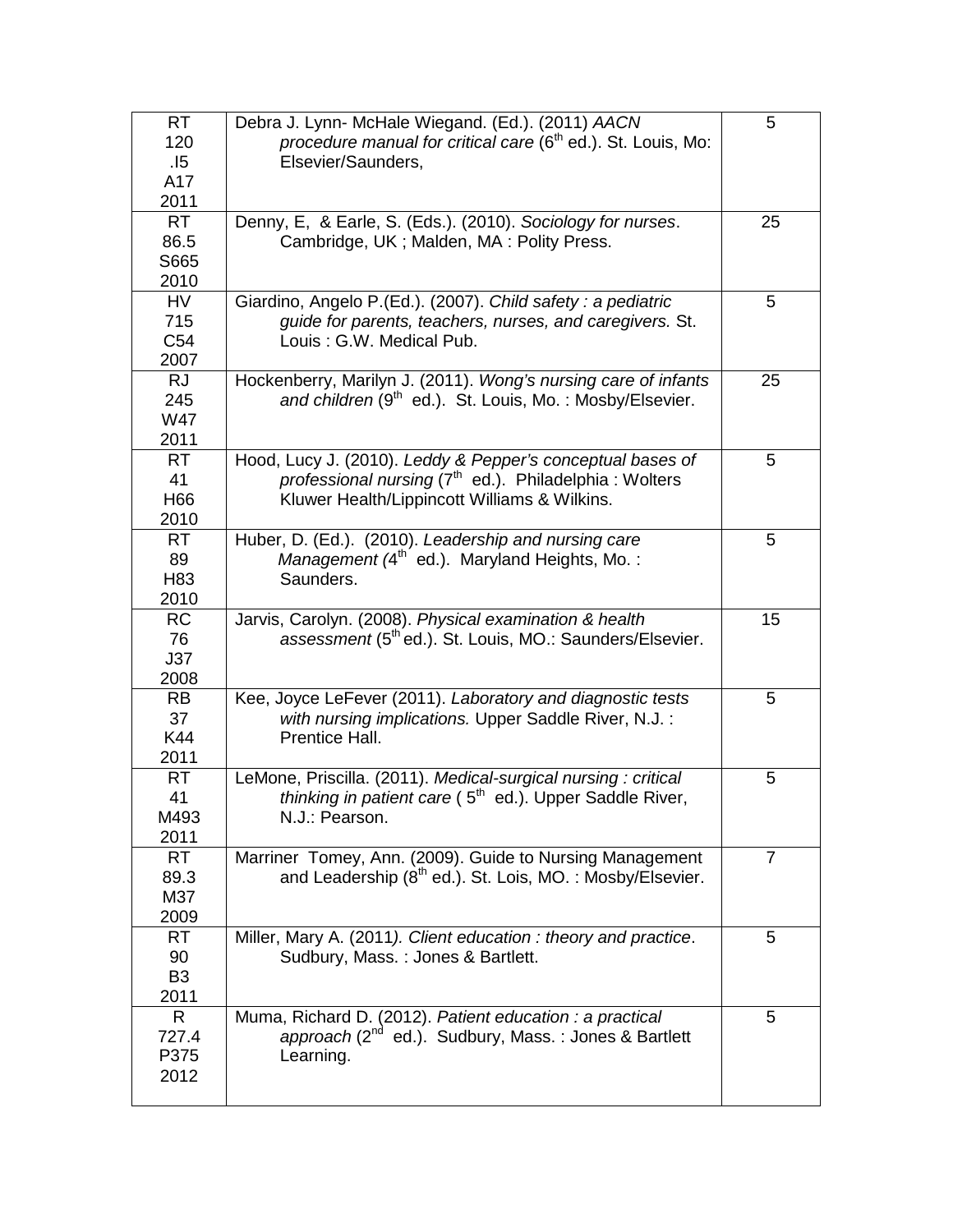| <b>RT</b><br>51<br><b>B78</b><br>2010                  | Nettina, Sandra M. (Ed.). Lippincott manual of nursing practice<br>(9th ed.). Norristown Road, Ambler, PA: Lippincott<br>Williams & Wilkins.                                                   | 5              |
|--------------------------------------------------------|------------------------------------------------------------------------------------------------------------------------------------------------------------------------------------------------|----------------|
| <b>RT</b><br>98<br>S <sub>9</sub><br>2007              | Nies, May A. & McEwen, M. (2007). Community/Public health<br>nursing: promoting the health of populations $(4th$ ed.).<br>Houston, Texas: Saunders/Elsevier.                                   | 15             |
| <b>RM</b><br>301.12<br><b>N87</b><br>2012              | Nursing 2012 drug handbook (32 <sup>nd</sup> ed.). (2012). Philadelphia,<br>Pa: Wolters Kluwer Health/Lippincott Williams & Wilkins.                                                           | 5              |
| <b>RT</b><br>81.5<br>P63<br>2010                       | Polit, Denise F. (2010). Essentials of nursing research :<br>appraising evidence for nursing practice $(7th$ ed.)<br>Philadelphia: Wolters Kluwer Health/ Lippincott Williams<br>& Wilkins.    | 5              |
| <b>RT</b><br>41<br>P84<br>2011                         | Potter, Patricia A. (2011). Basic nursing (7 <sup>th</sup> ed.). St. Louis,<br>Mo.: Mosby Elsevier.                                                                                            | 5 <sup>5</sup> |
| <b>HV</b><br>751<br>.A6<br>P69<br>2007                 | Powell, Catherine. (2007). Safeguarding children and young<br>people : a guide for nurses and midwives. New York :<br>McGraw-Hill.                                                             | 5              |
| <b>HV</b><br>6626.23<br>.G7<br>S <sub>55</sub><br>2004 | Shipway, Lyn (2004). Domestic violence : a handbook for<br>health professionals. London; New York: Routledge.                                                                                  | 5              |
| <b>RT</b><br>41<br>T46<br>2010                         | Smeltzer, Suzanne C. [et. al.]. (2010). Brunner & Suddarth's<br>textbook of medical-surgical nursing (12 <sup>th</sup> ed.).<br>Philadelphia: Wolters Kluwer/Lippincott Williams &<br>Wilkins. | 23             |
| <b>RT</b><br>120<br>.15<br>158<br>2009                 | Sole Mary Lou. (2009). Introduction to critical care nursing ( $5th$<br>ed.). St. Louis, Mo. Mosby/Elsevier.                                                                                   | 17             |
| RT.<br>89<br>S85<br>2009                               | Sullivan, Eleanor J. (2009). Effective leadership and<br>management in nursing (7 <sup>th</sup> ed.). Upper Saddle River,<br>N.J.; Harlow : Pearson Education.                                 | 5              |
| RT.<br>41<br>T397<br>2011                              | Taylor, Carol R. (2011). Skill checklists for fundamental of<br>nursing: the art and science of nursing care.<br>Philadelphia, P.A. : Lippincott Williams & Wilkins.                           | 5              |
| <b>RT</b><br>41                                        | Taylor, Carol. (2011). Fundamentals of nursing: the art and<br>science of nursing care (7 <sup>th</sup> ed.). Philadelphia: Wolters                                                            | 5              |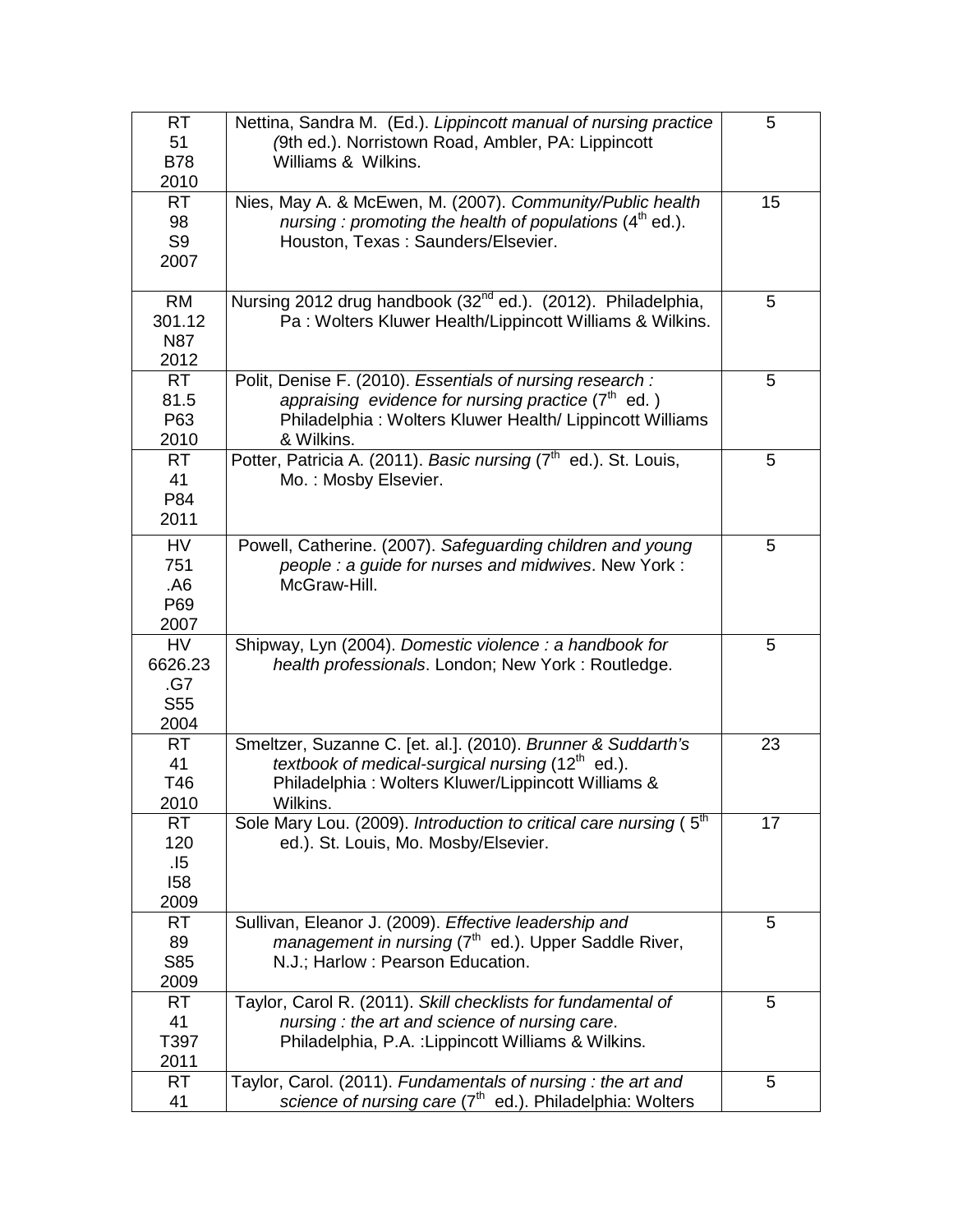| T396<br>2011                                | Kluwer Health/Lippincott Williams & Wilkins.                                                                                                                                                   |    |
|---------------------------------------------|------------------------------------------------------------------------------------------------------------------------------------------------------------------------------------------------|----|
| <b>BF</b><br>713<br>T47<br>2009             | Thies, Kathleen M.(2009). Growth and development through<br>the lifespan. Sudbury, Mass.: Jones and Bartlett<br>Publishers.                                                                    | 15 |
| <b>RC</b><br>440<br>T689<br>2011            | Townsend, Mary C. (2011). Essentials of Psychiatric Mental<br>Health Nursing $(5th$ ed.). Philadelphia : F.A. Davis.                                                                           | 25 |
| QM<br>25<br>V36<br>2011                     | Van de Graff, K.M, Morton, D.A. & Crawley, J.L. (2011). A<br>photographic atlas for the Anatomy and Physiology<br>laboratory (7 <sup>th</sup> ed.). Englewood, Colorado: Norton<br>Publishing. | 5  |
| <b>RC</b><br>440<br>F <sub>58</sub><br>2010 | Varcarolis, E. (Ed.). (2010). Foundations of psychiatric mental<br>health nursing : a clinical approach ( $6th$ ed.). St. Louis,<br>MO:Saunders/Elsevier.                                      | 5  |
| <b>RC</b><br>440<br>V374<br>2011            | Varcarolis, Elizabeth M. (2011). Manual of psychiatric nursing<br>care planning : assessment guides, diagnoses,<br>psychopharmacology (4 <sup>th</sup> ed.). St. Louis: Saunders<br>Elsevier.  | 5  |
| <b>RT</b><br>48<br>N863<br>2010             | Weber, Janet. (Ed.). (2010). Nurse's handbook of health<br>assessment.(6 <sup>th</sup> ed.). Philadelphia : Wolters Kluwer<br>Health/Lippincott Williams & Wilkins.                            | 25 |
| <b>RT</b><br>89<br>T357<br>2010             | Whitehead, D.K. (2010). Essentials of Nursing leadership and<br>management (5 <sup>th</sup> ed.). Philadelphia: F.A. Davis.                                                                    | 5  |
| <b>RT</b><br>41<br><b>W57</b><br>2012       | Wilkinson, Judith M. (2012). Nursing process & critical thinking.<br>UpperSaddle River, New Jersey: Pearson.                                                                                   | 5  |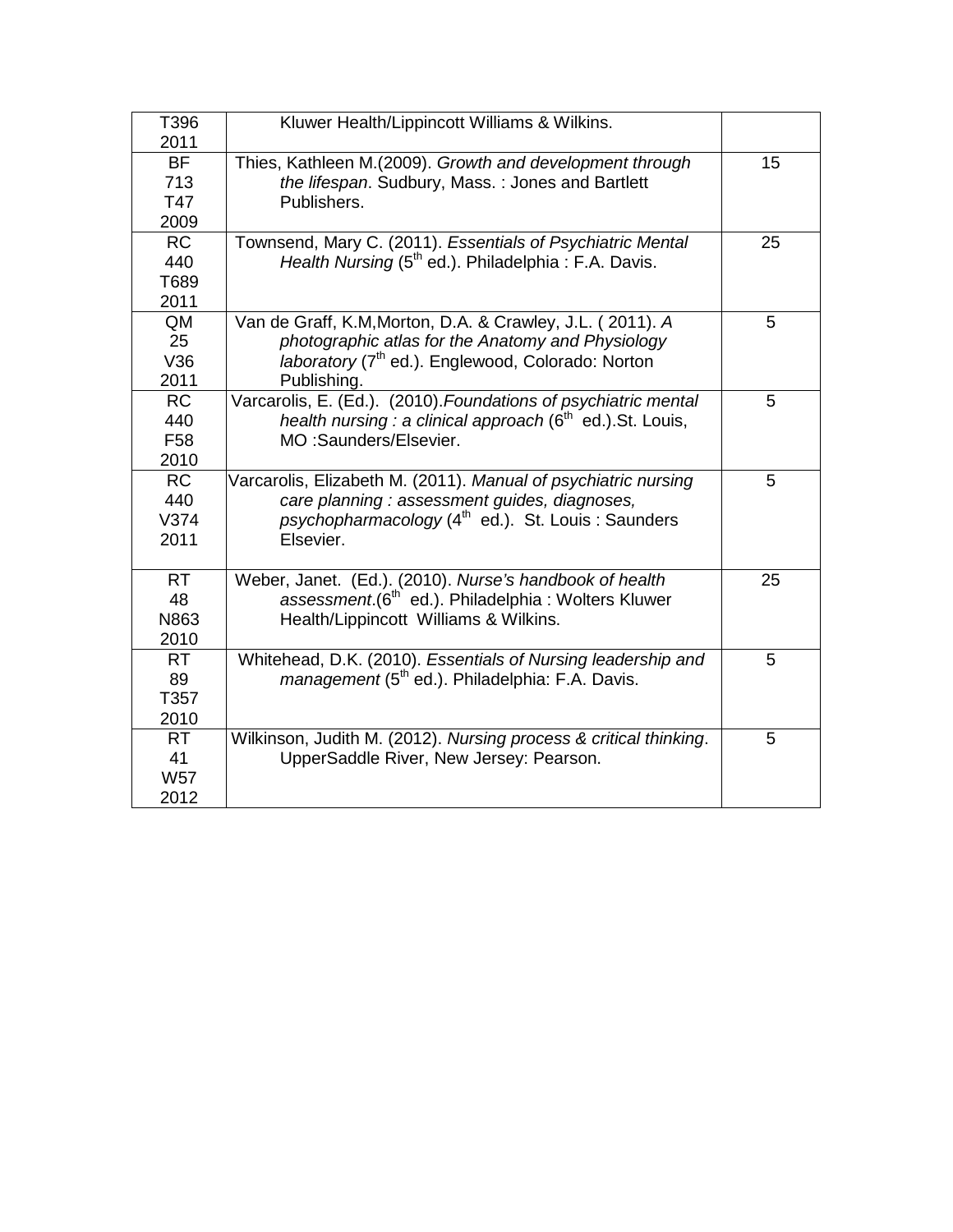### Basic Sciences

| Call            | <b>Textbooks and References</b>                                      | Copies          |
|-----------------|----------------------------------------------------------------------|-----------------|
| Number          | <b>Bibliographic Description</b>                                     | Available       |
|                 |                                                                      |                 |
|                 |                                                                      |                 |
| <b>RA</b>       | Aschengrau, Ann. (2008). Essentials of epidemiology in public        | 10 <sup>1</sup> |
| 651             | health (2 <sup>nd</sup> ed.). Sudbury, Mass.: Jones & Bartlett Pub.  |                 |
| A83             |                                                                      |                 |
| 2008            |                                                                      |                 |
| <b>RM</b>       | Basic & clinical pharmacology. (2009). New York: McGraw-hill.        | 5               |
| 301.28          | Medical.                                                             |                 |
| <b>B38</b>      |                                                                      |                 |
| 2009            |                                                                      |                 |
| R               | Beauchamp, Tom L. & Childress, James F. (2009). Principles of        | 5               |
| 724             | biomedical ethics (6 <sup>th</sup> ed.). New York: Oxford University |                 |
| <b>B36</b>      | Press.                                                               |                 |
| 2009            |                                                                      |                 |
| R               | Chabner, Davi-Ellen. (2007). The language of medicine ( $8th$ ed.).  | 15              |
| 123             | Missouri: Saunders/Elsevier                                          |                 |
| C43             |                                                                      |                 |
| 2007            |                                                                      |                 |
| QM              | Colbert, Bruce J. (2007). Anatomy & physiology for health            | 5               |
| 23.2            | professionals : an interactive journey. Boston : Pearson.            |                 |
| C64             |                                                                      |                 |
| 2011            |                                                                      |                 |
| QP              | Garrett, Lori K. (2011). Skills for nursing & healthcare students :  | 5               |
| 40              | study skills, math and science (2nd ed.). Harlow:                    |                 |
| G37             | PearsonEducation.                                                    |                 |
| 2011            |                                                                      |                 |
| R.              | Goodman, Kenneth W. (2003). Ethics and evidence-based                | 5               |
| 725.5           | medicine: fallibility and responsibility in clinical science.        |                 |
| G66             | New York: Cambridge Univ. Press.                                     |                 |
| 2003            |                                                                      |                 |
| $\mathsf{R}$    | Hebert, Philip Charles. (2009). Doing right: a practical guide to    | 5               |
| 724             | ethics for medical trainees and physicians (2nd ed.). Don            |                 |
| H <sub>39</sub> | Mills, Ont.; New York: Oxford University Press.                      |                 |
| 2009            |                                                                      |                 |
| <b>RM</b>       | Kohlstadt, Ingrid. (Ed.). (2009). Food and nutrients in disease      | 5               |
| 216             | management. Boca Raton: CRC Press.                                   |                 |
| F677            |                                                                      |                 |
| 2009            |                                                                      |                 |
| QR              | Koneman's color atlas and textbook of diagnostic microbiology        | 5               |
| 67              | $(6th$ ed.). (2006). Philadelphia, Pa. : Lippincott Williams &       |                 |
| C64             | Wilkins.                                                             |                 |
| 2006            |                                                                      |                 |
| QP              | Marieb, Elaine Nicpon. (2010). Human anatomy & physiology (8th       | 25              |
| 34.5            | ed.). San Francisco: Benjamin Cummings.                              |                 |
| M265            |                                                                      |                 |
| 2010            |                                                                      |                 |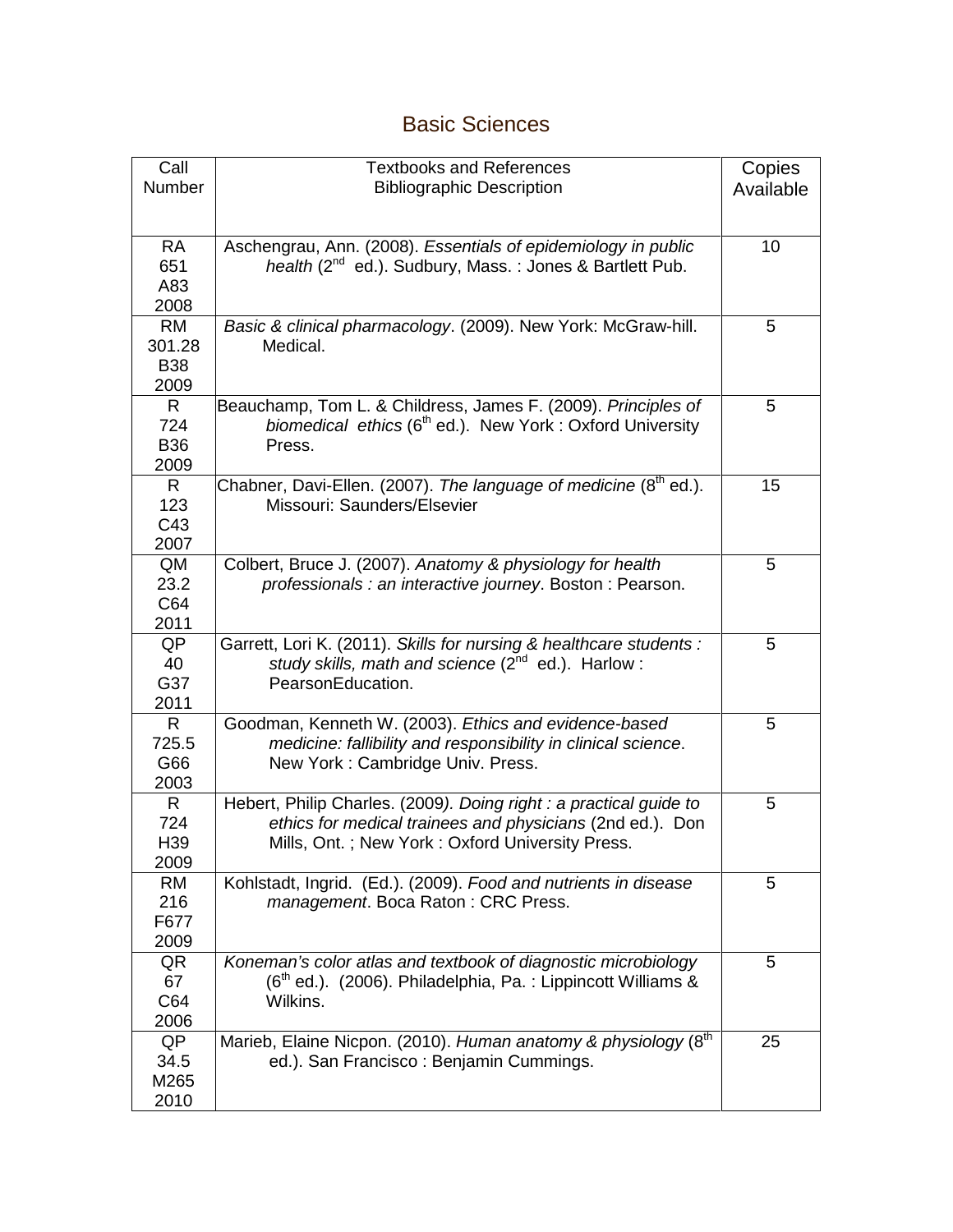| QP        | Marieb, Elaine Nicpon. (2012). Essentials of human anatomy &             | 19             |
|-----------|--------------------------------------------------------------------------|----------------|
| 34.5      | physiology (10 <sup>th</sup> ed.). San Francisco, CA :                   |                |
| M455      | BenjaminCummings.                                                        |                |
| 2012      |                                                                          |                |
| QD        | Nelson, David L. (2008). Lehninger principles of biochemistry            | 25             |
| 415       | $(5th$ ed.). New York : W.H. Freeman.                                    |                |
| L44       |                                                                          |                |
| 2008      |                                                                          |                |
| <b>RB</b> | Nowak, Thomas, J. (2004). Pathophysiology: Concepts and                  | $\overline{2}$ |
| 113       | applications for health care professionals $(3rd$ ed.). Boston:          |                |
| N69       | McGraw-Hill.                                                             |                |
| 2004      |                                                                          |                |
| <b>RM</b> | Nursing Pharmacology made incredibly easy (2 <sup>nd</sup> ed.). (2009). | 5              |
| 125       | Philadelphia: Wolters Kluwer Health/Lippincott Williams &                |                |
| N846      | Wilkins.                                                                 |                |
| 2009      |                                                                          |                |
| QA        | Shelly, Gary B. (2012). Discovering computers: your interactive          | 15             |
| 76.5      | guideto the digital world: complete. Australia: Course                   |                |
| S54       | Technology, Cengage Learning.                                            |                |
| 2012      |                                                                          |                |
|           |                                                                          |                |
| QP        | Shier, David (2010). Hole's human anatomy & physiology (12 <sup>th</sup> | 5              |
| 34.5      | ed.). Dubuque : McGraw-Hill.                                             |                |
| S49       |                                                                          |                |
| 2010      |                                                                          |                |
| <b>RM</b> | Spratto, George R. (2010). Delmar nurse's drug handbook.                 | 5              |
| 301.12    | Clifton Park, NY: Delmar Cengage Learning.                               |                |
| S67       |                                                                          |                |
| 2010      |                                                                          |                |
| QH        | Triola, Marc M. (2006). Biostatistics : for the biological and           | 22             |
| 323.5     | health sciences. Boston: Pearson.                                        |                |
| T75       |                                                                          |                |
| 2006      |                                                                          |                |
| QP        | VanPutte, Cinnamon L. (2010). Seeley's essentials of anatomy             | 5              |
| 34.5      | and physiology (7 <sup>th</sup> ed.). Dubuque: McGraw-Hill, 2010.        |                |
| S418      |                                                                          |                |
| 2010      |                                                                          |                |
| QD        | Whitten, Kenneth W. (2010). Chemistry. Australia: Brooks/Cole            | 20             |
| 31.3      | Cengage Learning.                                                        |                |
| W45       |                                                                          |                |
|           |                                                                          |                |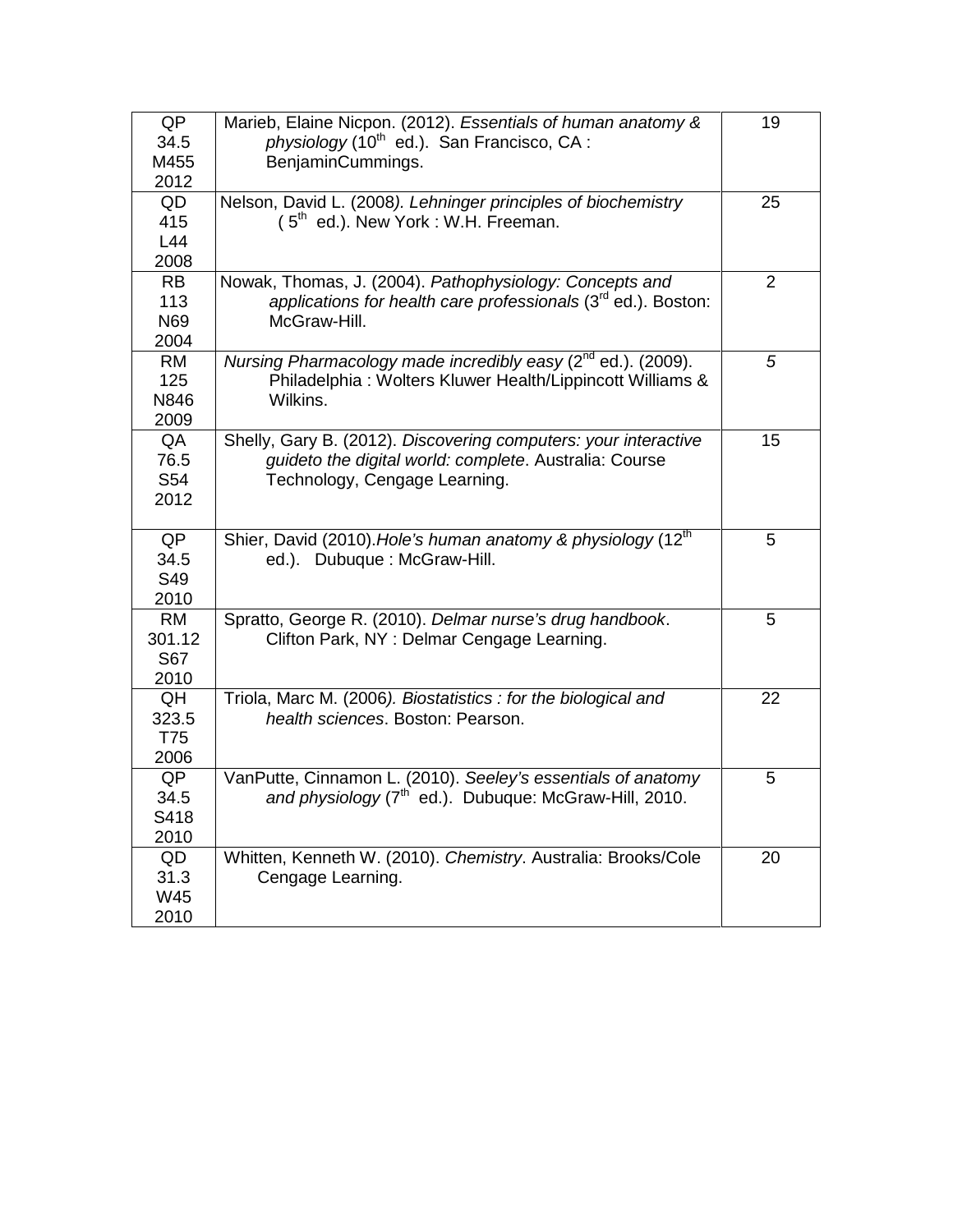### Languages & Cultural Studies

| PE.<br>1128                                  | Azar, Betty Schrampfer. (2009). Understanding and using<br>English grammar. Workbook. 4 <sup>th</sup> ed. White Plains, N.Y.:             | 25 |
|----------------------------------------------|-------------------------------------------------------------------------------------------------------------------------------------------|----|
| A974<br>2009                                 | Pearson/Longman.                                                                                                                          |    |
| <b>PE</b><br>1128<br>A97187<br>2009          | Azar, Betty Schrampfer. (2009). Understanding and using<br>English grammar (4 <sup>th</sup> ed.). White Plains, N.Y.:<br>Pearson/Longman. | 25 |
| <b>PE</b><br>1128<br>H <sub>36</sub><br>2008 | Hanreddy, Jami. (2008). Mosaic 1. Listening and speaking. New<br>York: McGraw-Hill.                                                       | 25 |
| PE.<br>1449<br>T <sub>56</sub><br>1995       | Thomas. B.J. (1995). Intermediate vocabulary. New ed.<br>[Hongkong]: Longman Group.                                                       | 25 |

### Nursing E-Journals Available in the Digital Library System (Ac-knowledge)

*U*Database *U*Database **ABNF Journal (Association of Black Nursing)** [Faculty\)](http://proquest.umi.com/pqdweb?RQT=572&TS=1310886160&clientId=59564&VType=PQD&VName=PQD&VInst=PROD&PMID=38579&PCID=61403331&SrtM=0&SrchMode=3&aid=1) **Proquest - [Medical Library](http://proquest.umi.com/login)** [Accident and Emergency Nursing](http://www.sciencedirect.com/science/journal/09652302)<br>
TU<sub>SC</sub> **TUBE 2018** *TU*[Advanced Emergency Nursing Journal](http://ovidsp.tx.ovid.com/sp-3.4.1b/ovidweb.cgi?&S=NOEHFPAEMJDDNNBNNCBLIDLBMGKOAA00&Browse=Toc+Children%7cNO%7cS.sh.14377_1310900107_37.14377_1310900107_49.14377_1310900107_50%7c7%7c50)*UT TU*Ovid - [YourJournals@Ovid](http://ovidsp.tx.ovid.com/sp-3.4.1b/ovidweb.cgi?QS2=434f4e1a73d37e8c4b1c3c6f62ad74338605c2084009691ed94f4b1019355d9dc8e3acc7086f2686aa624395fecc283e022be86fa5d6235fbddb479f6ae72377172b169ab13b78804157dd426d1b0d802a370296c5d8ee34b394e0ee30d80222cff97697ee5) *UT Tubes* [Advances in Nursing Science](http://ovidsp.tx.ovid.com/sp-3.4.1b/ovidweb.cgi?&S=JMHPFPPDEIDDNNECNCBLAEOBJCPNAA00&Browse=Toc+Children%7cNO%7cS.sh.2644_1310900232_15.2644_1310900232_27.2644_1310900232_28%7c10%7c50) *TU Tubes Dvid - Your Journals* @ Ovid *UTU* [American Journal of Nursing](http://ovidsp.tx.ovid.com/sp-3.4.1b/ovidweb.cgi?&S=JODIFPPDNMDDNNNCNCBLIDMCCEPNAA00&Browse=Toc+Children%7cNO%7cS.sh.20447_1310900348_15.20447_1310900348_27.20447_1310900348_28%7c14%7c50) *Dvid - Your Journals@Ovid* **TUDE [Annual Review of Nursing Research](http://proquest.umi.com/pqdweb?RQT=318&TS=1310887739&clientId=59564&VType=PQD&VName=PQD&VInst=PROD&pmid=68348&PageNum=1)** *Proquest - [Medical Library](http://proquest.umi.com/login)* [Applied Nursing Research](http://www.sciencedirect.com/science/journal/08971897)<br>
TU<sub>SC</sub> *TU*SCIENCE [Archives of Psychiatric Nursing](http://www.sciencedirect.com/science/journal/08839417)<br>
UTUSCIE [Asian Nursing Research](http://www.sciencedirect.com/science/journal/19761317) *TUUS* [ScienceDirect](http://www.sciencedirect.com/science?_ob=HomePageURL&_method=userHomePage&_btn=Y&_zone=TopNavBar&_origin=journal&_acct=C000055038&_version=1&_urlVersion=0&_userid=1843691&md5=82d591cc4977879a7a500b2fe1569240)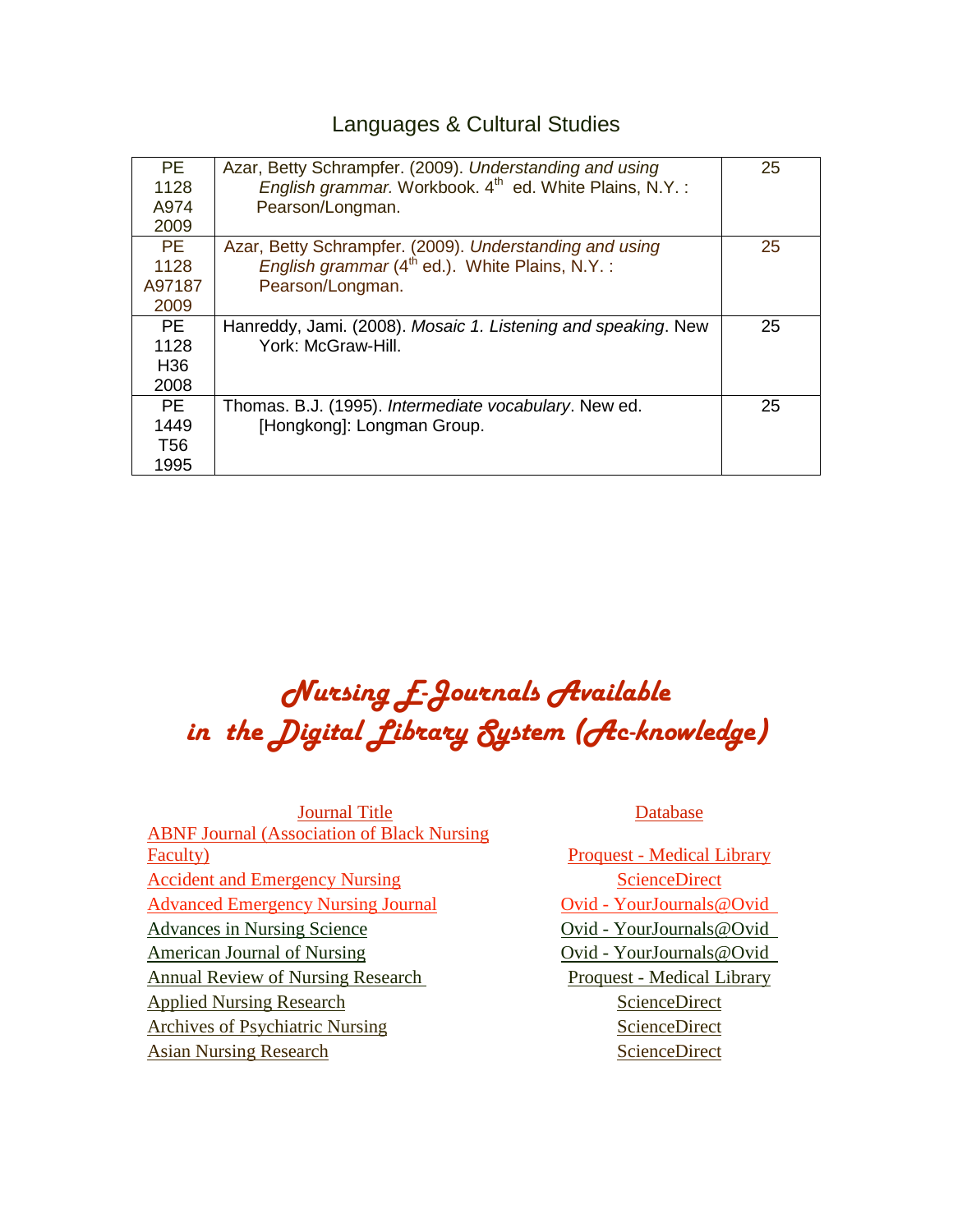[Australasian Emergency Nursing Journal](http://www.sciencedirect.com/science/journal/15746267) *[ScienceDirect](http://www.sciencedirect.com/science?_ob=HomePageURL&_method=userHomePage&_btn=Y&_zone=TopNavBar&_origin=journal&_acct=C000055038&_version=1&_urlVersion=0&_userid=1843691&md5=82d591cc4977879a7a500b2fe1569240)* [Australian Emergency Nursing Journal](http://www.sciencedirect.com/science/journal/13282743) *[ScienceDirect](http://www.sciencedirect.com/science?_ob=HomePageURL&_method=userHomePage&_btn=Y&_zone=TopNavBar&_origin=journal&_acct=C000055038&_version=1&_urlVersion=0&_userid=1843691&md5=82d591cc4977879a7a500b2fe1569240) Tue [Australian Nursing Journal](http://proquest.umi.com/pqdweb?RQT=318&TS=1310887595&clientId=59564&VType=PQD&VName=PQD&VInst=PROD&pmid=36024&PageNum=1) TU TU TU TU Proquest - [Medical Library](http://proquest.umi.com/login)* **TULCAL COMPONE COMPONE CONSUMING THE CONSUMING TENS TULCAL CONSUMING TENS TULCAL LIBRARY TULCANCER CANCER IN THE CONSERVANCE IN THE CONSERVANCE IN THE CONSERVANCE IN THE CONSERVANCE IN THE CONSERVANCE IN THE CONSERVANCE IN THE CONSERVANCE IN THE CONSERVANCE IN THE CONSERVANCE IN THE CONSERVANCE IN THE CONSERV** *TU*[CIN : Computers, Informatics, Nursing](http://ovidsp.tx.ovid.com/sp-3.4.1b/ovidweb.cgi?&S=JODIFPPDNMDDNNNCNCBLIDMCCEPNAA00&Browse=Toc+Children%7cNO%7cS.sh.20447_1310900348_51.20447_1310900348_63.20447_1310900348_64%7c57%7c50) *Dvid - YourJournals@Ovid TU*[Clinical Effectiveness in Nursing](http://www.sciencedirect.com/science/journal/13619004)<br> [ScienceDirect](http://www.sciencedirect.com/science?_ob=HomePageURL&_method=userHomePage&_btn=Y&_zone=TopNavBar&_origin=journal&_acct=C000055038&_version=1&_urlVersion=0&_userid=1843691&md5=82d591cc4977879a7a500b2fe1569240) *Turnical Journal of Oncology Nursing Proquest - [Medical Library](http://proquest.umi.com/login) TU*[Clinical Nursing Research](http://cnr.sagepub.com/content/by/year) *TU*[Sage Journals](http://online.sagepub.com/) *TU*[Clinical Simulation in Nursing](http://www.sciencedirect.com/science?_ob=PublicationURL&_cdi=56451&_pubType=J&_acct=C000055038&_version=1&_urlVersion=0&_userid=1843691&md5=213454599ef62cd6919fe9bb07314ffd&jchunk=2#2)<br>
TUCLIC *TU*SCIENCE **Complementary Therapies in Nursing and** [Midwifery](http://www.sciencedirect.com/science?_ob=PublicationURL&_ctockey=%23toc%236747%232004%23999899995%23525963%23FLA%23&_cdi=6747&_pubType=J&_acct=C000055038&_version=1&_urlVersion=0&_userid=1843691&md5=240fb0add3af75b7c17e15b48980f5ef&jchunk=xxx) **[ScienceDirect](http://www.sciencedirect.com/science?_ob=HomePageURL&_method=userHomePage&_btn=Y&_zone=TopNavBar&_origin=journal&_acct=C000055038&_version=1&_urlVersion=0&_userid=1843691&md5=82d591cc4977879a7a500b2fe1569240) TUCOMPUTER** In Nursing **TUCOVID 1** Ovid - YourJournals@Ovid Contemporary Nurse : a Journal for the Australian **[Nursing Profession](http://proquest.umi.com/pqdweb?RQT=318&TS=1310887807&clientId=59564&VType=PQD&VName=PQD&VInst=PROD&pmid=77925&PageNum=1) Product - [Medical Library](http://proquest.umi.com/login)** *TU*[Creative Nursing](http://proquest.umi.com/pqdweb?RQT=318&TS=1310887866&clientId=59564&VType=PQD&VName=PQD&VInst=PROD&pmid=82696&PageNum=1)*UT TU*Proquest - [Medical Library](http://proquest.umi.com/login)*UT Tube [Critical Care Nursing Quarterly](http://ovidsp.tx.ovid.com/sp-3.4.1b/ovidweb.cgi?&S=JODIFPPDNMDDNNNCNCBLIDMCCEPNAA00&Browse=Toc+Children%7cNO%7cS.sh.20447_1310900348_51.20447_1310900348_63.20447_1310900348_64%7c84%7c50) Tube 2001 Tube Critical Care Nursing Quarterly <u>Proquest - [Medical Library](http://proquest.umi.com/login)</u> Tub TU*[Dimensions of Critical Care Nursing](http://ovidsp.tx.ovid.com/sp-3.4.1b/ovidweb.cgi?&S=JODIFPPDNMDDNNNCNCBLIDMCCEPNAA00&Browse=Toc+Children%7cNO%7cS.sh.20447_1310900348_51.20447_1310900348_63.20447_1310900348_64%7c117%7c50) *Dimensions*  $Ovid - YourJournals@Ovid$ 

*TU*[European Diabetes Nursing](http://onlinelibrary.wiley.com/journal/10.1002/(ISSN)1551-7861/issues)*UT TU*[Wiley-Blackwell](http://onlinelibrary.wiley.com/) *UT*  $T$ [European Journal of Cardiovascular Nursing](http://www.sciencedirect.com/science?_ob=PublicationURL&_ctockey=%23TOC%237252%232002%23999989998%23300791%23FLA%23&_cdi=7252&_pubType=J&_auth=y&_acct=C000055038&_version=1&_urlVersion=0&_userid=1843691&md5=b475bf75814111f0dd191fb7166757b5&jchunk=xxx)<br>
Turns in the [ScienceDirect](http://www.sciencedirect.com/science?_ob=HomePageURL&_method=userHomePage&_btn=Y&_zone=TopNavBar&_origin=journal&_acct=C000055038&_version=1&_urlVersion=0&_userid=1843691&md5=82d591cc4977879a7a500b2fe1569240)  $T$ [European Journal of Oncology Nursing](http://www.sciencedirect.com/science?_ob=PublicationURL&_cdi=6781&_pubType=J&_auth=y&_acct=C000055038&_version=1&_urlVersion=0&_userid=1843691&md5=58cecf4fd4a77ec6f60d62567c76caed&jchunk=15#15)<br>
TUBE **TUBE** *TUBE Tuerism Tuerisms Proquest - [Medical Library](http://proquest.umi.com/login) Proquest - Medical Library* **TUBE GAST TUBE OVID TUBE OVID TUBE OVID TUBE OVID TUBE OVID TUBE OVID TUBE OVID TUBE OVID TUBE OVID TUBE OVID TUBE OVID TUBE OVID TUBE OVID TUBE OVID TUBE OVID TUBE OVID TUBE OVID TUBE** *Turnstational [ScienceDirect](http://www.sciencedirect.com/science?_ob=HomePageURL&_method=userHomePage&_btn=Y&_zone=TopNavBar&_origin=journal&_acct=C000055038&_version=1&_urlVersion=0&_userid=1843691&md5=82d591cc4977879a7a500b2fe1569240) Turnstational ScienceDirect TUBUSHIE Nursing Practice TUBUSHIE Dvid - YourJournals@Ovid Dvid - YourJournals@Ovid Tu*[Intensive and Critical Care Nursing](http://www.sciencedirect.com/science?_ob=PublicationURL&_ctockey=%23toc%236827%232011%23999729995%233386748%23FLA%23&_cdi=6827&_pubType=J&_auth=y&_acct=C000055038&_version=1&_urlVersion=0&_userid=1843691&md5=cba781f650f5b93a95e1389034a8ea42&jchunk=xxx)<br> [ScienceDirect](http://www.sciencedirect.com/science?_ob=HomePageURL&_method=userHomePage&_btn=Y&_zone=TopNavBar&_origin=journal&_acct=C000055038&_version=1&_urlVersion=0&_userid=1843691&md5=82d591cc4977879a7a500b2fe1569240) *Tulerinational Emergency Nursing* [ScienceDirect](http://www.sciencedirect.com/science?_ob=HomePageURL&_method=userHomePage&_btn=Y&_zone=TopNavBar&_origin=journal&_acct=C000055038&_version=1&_urlVersion=0&_userid=1843691&md5=82d591cc4977879a7a500b2fe1569240) *Tu*[International Journal of Mental Health Nursing](http://onlinelibrary.wiley.com/journal/10.1111/(ISSN)1447-0349/issues) Wiley-Blackwell *Tulerial Journal of Nursing Practice* Wiley-Blackwell *Tulerianal Journal of Nursing Studies [ScienceDirect](http://www.sciencedirect.com/science?_ob=HomePageURL&_method=userHomePage&_btn=Y&_zone=TopNavBar&_origin=journal&_acct=C000055038&_version=1&_urlVersion=0&_userid=1843691&md5=82d591cc4977879a7a500b2fe1569240)* International Journal of Nursing Terminologies and Classifications*<sup>U</sup> TU*[Wiley-Blackwell](http://onlinelibrary.wiley.com/) *UT* **International Journal of Orthopaedic and Trauma** [Nursing](http://www.sciencedirect.com/science?_ob=PublicationURL&_ctockey=%23toc%2359124%232011%23999849997%233041794%23FLA%23&_cdi=59124&_pubType=J&_acct=C000055038&_version=1&_urlVersion=0&_userid=1843691&md5=6a661dfe8902e1a2e10913c93370410d&jchunk=xxx)<br>
UTCOUTTER **TU**SCIENCE *Tulerinational Journal of Trauma Nursing* [ScienceDirect](http://www.sciencedirect.com/science?_ob=HomePageURL&_method=userHomePage&_btn=Y&_zone=TopNavBar&_origin=journal&_acct=C000055038&_version=1&_urlVersion=0&_userid=1843691&md5=82d591cc4977879a7a500b2fe1569240) *Tulerial Nursing Review Wiley-Blackwell Tuban Journal of Nursing Science* [Wiley-Blackwell](http://onlinelibrary.wiley.com/) *Wiley-Blackwell Turnal for Specialists in Pediatric Nursing Wiley-Blackwell Turnal of Advanced Nursing VIIey-Blackwell Tuburnal* of Cardiovascular Nursing *Duid - YourJournals@Ovid* 

**Proquest - [Medical Library](http://proquest.umi.com/login)**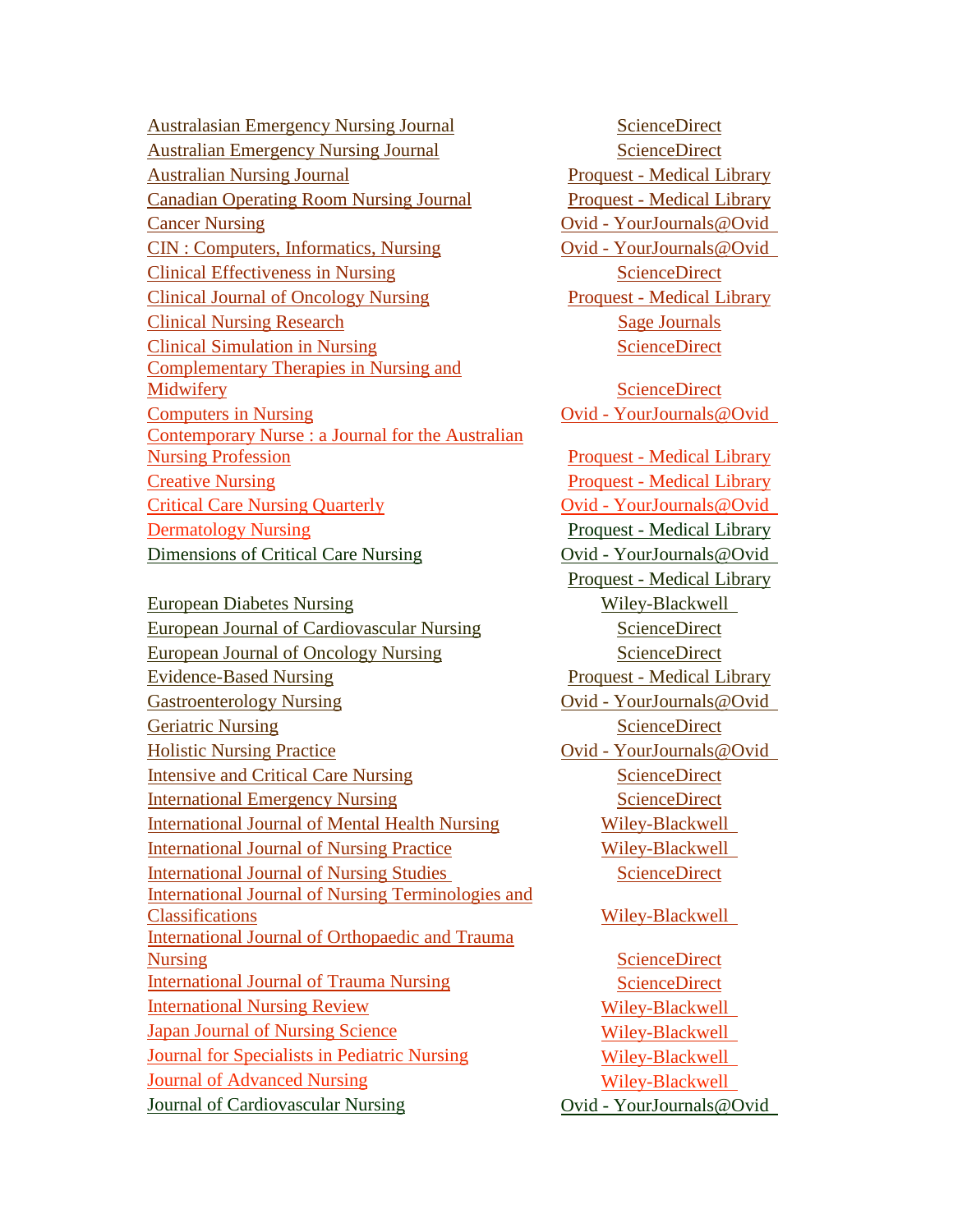*[Journal of Child and Adolescent Psychiatric Nursing](http://onlinelibrary.wiley.com/journal/10.1111/(ISSN)1744-6171/issues) Wiley-Blackwell Turnal of Christian Nursing*  $Ovid - YourJournals@Ovid$ *Tuley-Blackwell Wiley-Blackwell Turnal of Continuing Education in Nursing Proquest - [Medical Library](http://proquest.umi.com/login) TU*[Journal of Emergency Nursing](http://www.sciencedirect.com/science?_ob=PublicationURL&_cdi=6869&_pubType=J&_acct=C000055038&_version=1&_urlVersion=0&_userid=1843691&md5=0b6efce78555cc928b44b55c6b735d72&jchunk=37#37)*UT TU*[ScienceDirect](http://www.sciencedirect.com/science?_ob=HomePageURL&_method=userHomePage&_btn=Y&_zone=TopNavBar&_origin=journal&_acct=C000055038&_version=1&_urlVersion=0&_userid=1843691&md5=82d591cc4977879a7a500b2fe1569240)*UT Turnal of Family Nursing [Sage Journals](http://online.sagepub.com/) Turnal of Forensic Nursing Wiley-Blackwell Turnal of Gerontological Nursing Proquest - [Medical Library](http://proquest.umi.com/login) Turnal of Holistic Nursing Turnal [Sage Journals](http://online.sagepub.com/) Turnal of Hospice and Palliative Nursing Dvid - YourJournals@Ovid Turnal of Infusion Nursing*  $Ovid - Young *T*$ *Turnal of Intravenous Nursing*  $Ovid - Young *T*$ *Turnal of Neonatal Nursing* [ScienceDirect](http://www.sciencedirect.com/science?_ob=HomePageURL&_method=userHomePage&_btn=Y&_zone=TopNavBar&_origin=journal&_acct=C000055038&_version=1&_urlVersion=0&_userid=1843691&md5=82d591cc4977879a7a500b2fe1569240) *Turnal of Neuroscience Nursing Dvid - YourJournals@Ovid Qvid - YourJournals@Ovid Turnal of Nursing Administration, The (JONA)* Ovid - YourJournals@Ovid *Turnal of Nursing Care Quality Dvid - YourJournals@Ovid Turnal of Nursing Education*<br> *Proquest - [Medical Library](http://proquest.umi.com/login) Turnal of Nursing Law Proquest - [Medical Library](http://proquest.umi.com/login) Turnal of Nursing Measurement Proquest - [Medical Library](http://proquest.umi.com/login) Turnal of Nursing Research Vid - YourJournals@Ovid Tub Turnal of Nursing Scholarship*<br> *Turnal of Nursing Scholarship Turnal of Nursing Staff Development : JNSD Dvid - YourJournals@Ovid* Journal of Obstetric, Gynecologic, and Neonatal **[Nursing](http://onlinelibrary.wiley.com/journal/10.1111/(ISSN)1552-6909/issues)** *Wiley-Blackwell Turnal of Orthopaedic Nursing* [ScienceDirect](http://www.sciencedirect.com/science?_ob=HomePageURL&_method=userHomePage&_btn=Y&_zone=TopNavBar&_origin=journal&_acct=C000055038&_version=1&_urlVersion=0&_userid=1843691&md5=82d591cc4977879a7a500b2fe1569240) *TU*[Journal of Pediatric Nursing](http://www.sciencedirect.com/science?_ob=PublicationURL&_cdi=6910&_pubType=J&_auth=y&_acct=C000055038&_version=1&_urlVersion=0&_userid=1843691&md5=4895972ee2987e2aa9a4468573305999&jchunk=26#26)*UT TU*[ScienceDirect](http://www.sciencedirect.com/science?_ob=HomePageURL&_method=userHomePage&_btn=Y&_zone=TopNavBar&_origin=journal&_acct=C000055038&_version=1&_urlVersion=0&_userid=1843691&md5=82d591cc4977879a7a500b2fe1569240)*UT Turnal of Pediatric Oncology Nursing* [Sage Journals](http://online.sagepub.com/) *Tulumal of PeriAnesthesia Nursing* [ScienceDirect](http://www.sciencedirect.com/science?_ob=HomePageURL&_method=userHomePage&_btn=Y&_zone=TopNavBar&_origin=journal&_acct=C000055038&_version=1&_urlVersion=0&_userid=1843691&md5=82d591cc4977879a7a500b2fe1569240) *Turnal of Perinatal and Neonatal Nursing Dvid - YourJournals@Ovid Turnal of Practical Nursing Proquest - [Medical Library](http://proquest.umi.com/login) Turnal of Professional Nursing* [ScienceDirect](http://www.sciencedirect.com/science?_ob=HomePageURL&_method=userHomePage&_btn=Y&_zone=TopNavBar&_origin=journal&_acct=C000055038&_version=1&_urlVersion=0&_userid=1843691&md5=82d591cc4977879a7a500b2fe1569240) *Tournal of Psychiatric and Mental Health Nursing Wiley-Blackwell* Journal of Psychiatric Nursing and Mental Health **TUP:** The [Services](http://proquest.umi.com/pqdweb?RQT=318&TS=1310902459&clientId=59564&VType=PQD&VName=PQD&VInst=PROD&pmid=36635&PageNum=1) Proquest - [Medical Library](http://proquest.umi.com/login) *Turnal of Radiology Nursing* [ScienceDirect](http://www.sciencedirect.com/science?_ob=HomePageURL&_method=userHomePage&_btn=Y&_zone=TopNavBar&_origin=journal&_acct=C000055038&_version=1&_urlVersion=0&_userid=1843691&md5=82d591cc4977879a7a500b2fe1569240) *Turnal of Research in Nursing [Sage Journals](http://online.sagepub.com/) Turnal of School Nursing [Sage Journals](http://online.sagepub.com/) Turnal of Transcultural Nursing* [Sage Journals](http://online.sagepub.com/) *Turnal of Trauma Nursing*  $U$  *Turnals*  $Q$  *Dvid - YourJournals*  $Q$  *Qvid - YourJournals Turnal of Vascular Nursing [ScienceDirect](http://www.sciencedirect.com/science?_ob=HomePageURL&_method=userHomePage&_btn=Y&_zone=TopNavBar&_origin=journal&_acct=C000055038&_version=1&_urlVersion=0&_userid=1843691&md5=82d591cc4977879a7a500b2fe1569240)* **ScienceDirect ScienceDirect ScienceDirect ScienceDirect ScienceDirect ScienceDirect ScienceDirect ScienceDirect ScienceDirect ScienceDirect Scien** *Turnal of Wound, [Ostomy and Continence Nursing](http://ovidsp.tx.ovid.com/sp-3.4.1b/ovidweb.cgi?&S=JODIFPPDNMDDNNNCNCBLIDMCCEPNAA00&Browse=Toc+Children%7cNO%7cS.sh.20447_1310900348_340.20447_1310900348_352.20447_1310900348_353%7c242%7c50) Qvid - YourJournals@Ovid*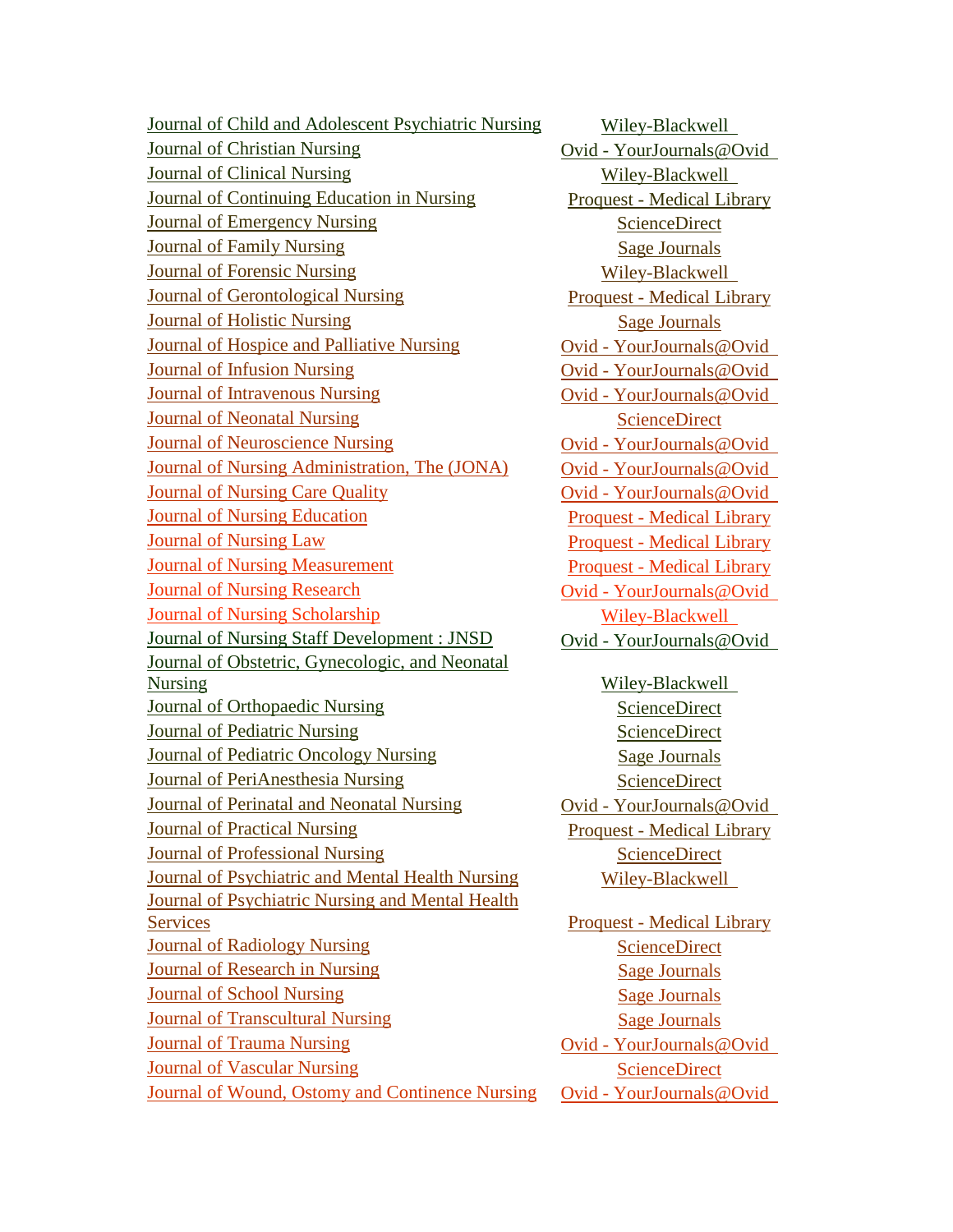**MCN** : The American Journal of Maternal/Child [Nursing](http://ovidsp.tx.ovid.com/sp-3.4.1b/ovidweb.cgi?QS2=434f4e1a73d37e8c55ee654abafc9a9337cee7e0ae078aeb16e42f876e48e8e1862085a26354f167a0c0d0e59ea69acacef93ed6e78481ad7086f0e027a8c24d1ac5ee6033ebc78d1fc426530be23836b61ba9e6a0ae19c2d86a50237acbdaf025663eacf36)<br>
UTCOVID - [YourJournals@Ovid](http://ovidsp.tx.ovid.com/sp-3.4.1b/ovidweb.cgi?QS2=434f4e1a73d37e8c4b1c3c6f62ad74338605c2084009691ed94f4b1019355d9dc8e3acc7086f2686aa624395fecc283e022be86fa5d6235fbddb479f6ae72377172b169ab13b78804157dd426d1b0d802a370296c5d8ee34b394e0ee30d80222cff97697ee5) **During TUP** *TU*<sub>D</sub> *[Medsurg Nursing](http://proquest.umi.com/pqdweb?RQT=572&TS=1310804193&clientId=59564&VType=PQD&VName=PQD&VInst=PROD&PMID=37440&PCID=62035621&SrtM=0&SrchMode=3&aid=1) TU*<sub>D</sub> *TU*<sub>D</sub> *TU*<sub>D</sub> *TU*<sub>D</sub> *TU*<sub>D</sub> *TU*<sub>D</sub> *TU*<sub>D</sub> *TU*<sub>D</sub> *TU*<sub>D</sub> *TU*<sub>D</sub> *TU*<sub>D</sub> *TU*<sub>D</sub> *TU*<sub>D</sub> *TU*<sub>D</sub> *TU*<sub>D</sub> *TU*<sub>D</sub> *TU*<sub>D</sub> *TU*<sub>D</sub> *TU*<sub>D</sub> *TU*<sub>D</sub> *TU*<sub>D</sub> *TU*<sub>D</sub> *TU*<sub>D</sub> *TU*<sub>D</sub> *TU*[Men in Nursing](http://ovidsp.tx.ovid.com/sp-3.4.1b/ovidweb.cgi?&S=JODIFPPDNMDDNNNCNCBLIDMCCEPNAA00&Browse=Toc+Children%7cNO%7cS.sh.20447_1310900348_361.20447_1310900348_373.20447_1310900348_374%7c257%7c50)<br> *TU TU TUU TUU TUU TUU DVI UT UT UT UT UT DVI DVI DVI DVI DVI DVI DVI DVI DVI DVI DVI DVI DVI DVI DVI DVI DVI DVI DVI DVI DVI DVI DVI Tuerism* Nursing Journal *TUP TUP TUP TUP TUP TUP TUP TUP TUP TUP TUP TUP TUP TUP TUP TUP TUP TUP TUP TUP TUP TUP TUP TUP TUP TUP TUP TUP TUP TUP TUP TUP TUP TU*NEW **TUP** *TUP TUP TUP TUP TUP TUP TUP TUP TUP TUP TUP TUP TUP TUP TUP TUP TUP TUP TUP TUP TUP TUP TUP TUP TUP TUP TUP TUP TUP TUP TUP TUP TUP TUP TUP Turnals Durier <b>V Turnals Quid - YourJournals* **@Ovid** 

*Tursing Administration Quarterly Dvid - YourJournals@Ovid Tursing and Health Sciences TUP TUP TUP TUP TUP TUP TUP TUP TUP TUP TUP TUP TUP TUP TUP TUP TUP TUP TUP TUP TUP TUP TUP TUP TUP TUP TUP TUP TUP TUP TUP TUP* **TULES TULES TULES TULES TULES TULES TULES TULES TULES TULES TULES TULES TULES TULES TULES TULES TULES TULES TULES TULES TULES TULES TULES TULES TULES TULES TULES TULES** *Tursing Case Management Dvid - Your Journals* @Ovid *Quid - Your Journals* @Ovid *Quid 2000 TUURE [Nursing Children and Young People](http://www.ac-knowledge.net/ngha/FindeJournal/tabid/186/Default.aspx) Tuursing Children and Young People Turnals Critical Care Turnals @Ovid - Your Journals @Ovid - Your Journals @Ovid - Your Journals @Ovid - Your Journals @Ovid - Your Journals @Ovid - Your Journals @Ovid - Your Journals @Ovid - Your Journals @Ovid - Your* **TULES TULES TULES TULES TULES TULES TULES TULES TULES TULES TULES TULES TULES TULES TULES TULES TULES TULES TULES TULES TULES TULES TULES TULES TULES TULES TULES TULES TURNEY IS A TURNEY TO PERFECT A TURNEY PROQUEST - [Medical Library](http://proquest.umi.com/login) Proquest** - Medical Library **TUUS TUUS TUUS TUUS TUUS TUUS TUUS TUUS TUUS TUUS TUUS TUUS TUUS TUUS TUUS TUUS TUUS TUUS TUUS TUUS TUUS TUUS TUUS TUUS TUUS TUUS TUUS TUUS TUUS TUUS TUUS TUUS** *TU*[Nursing for Women's Health](http://onlinelibrary.wiley.com/journal/10.1111/(ISSN)1751-486X/issues)*UT TU*[Wiley-Blackwell](http://onlinelibrary.wiley.com/) *UT* **TULES TULES TULES TULES TULES TULES TULES TULES TULES TULES TULES TULES TULES TULES TULES TULES TULES TULES TULES TULES TULES TULES TULES TULES TULES TULES TULES TULES TULES TULES TULES TULES TULES TULES TULES TULES TULES TULES TULES TULES TULES TULES TULES TULES TULES TULES TULES TULES TULES TULES TULES TULES TULES TULES TULES TULES TURES TURES TURES TURES TURES TURES TURES TURES TURES TURES TURES TURES TURES TURES TURES TURES TURES TURES TURES TURES TURES TURES TURES TURES TURES TURES TURES TURES** *Turnsing Inquiry TUURIEY-Blackwell Wiley-Blackwell* **TULE 12 ISSUED 12 ISSUED 2018 ISSUED 2018 ISSUED 2018 ISSUED 2019 ISSUED 2019 ISSUED 2019 ISSUED 2019 ISSUED 2019 ISSUED 2019 ISSUED 2019 ISSUED 2019 ISSUED 2019 ISSUED 2019 ISSUED 2019 ISSUED 2019 ISSUED 2019 ISSUED 2019 TULE 12 IV TULE 12 IV TULE 2018 TULE 2019 TULE 2019 TULE 2019 TULE 2019 TULE 2019 TULE 2019 TULE 2019 TULE 2019 TULE 2019 TULE 2019 TULE 2019 TULE 2019 TULE 2019 TULE 2019 TULE 2019 TUL** *Tursing Made Incredibly Easy Dvid - Your Journals @Ovid - Your Journals @Ovid - Your Journals @Ovid Turnals TUURUMANURDER* **TURNAL** 

*Tursing Management - UK Proquest - [Medical Library](http://proquest.umi.com/login)* **TULES TULES TULES TULES TULES TULES TULES TULES TULES TULES TULES TULES TULES TULES TULES TULES TULES TULES TULES TULES TULES TULES TULES TULES TULES TULES TULES TULES** *Turnsing Outlook* [ScienceDirect](http://www.sciencedirect.com/science?_ob=HomePageURL&_method=userHomePage&_btn=Y&_zone=TopNavBar&_origin=journal&_acct=C000055038&_version=1&_urlVersion=0&_userid=1843691&md5=82d591cc4977879a7a500b2fe1569240) *Tursing Philosophy Wiley-Blackwell Tursing Research Dvid - Your Journals* @Ovid *Tursing Research [Nursing Science Quarterly](http://nsq.sagepub.com/content/by/year)* **TULES TULES TULES TULES TULES TULES TULES TULES TULES TULES TULES TULES TULES TULES TULES TULES TULES TULES TULES TULES TULES TULES TULES TULES TULES TULES TULES TULES TUP TUP TUP TUP TUP TUP TUP TUP TUP TUP TUP TUP TUP TUP TUP TUP TUP TUP TUP TUP TUP TUP TUP TUP TUP TUP TUP TUP TUP TUP TUP TUP TUP TUP TUP TUP TUP TUDES TUDES TUDES TUDES TUDES TUDES TUDES TUDES TUDES TUDES TUDES TUDES TUDES TUDES TUDES TUDES TUDES TUDES TUDES TUDES TUDES TUDES TUDES TUDES TUDES TUDES TUDES TUDES** *Tu <u>Tube</u> Tuber Issues in Nursing*<sub>*Proquest - [Medical Library](http://proquest.umi.com/login)</sub></sub>* **TUP** *TU*<sub>D</sub> *TU*<sub>D</sub> *TU*<sub>D</sub> *TU*<sub>D</sub> *TU*<sub>D</sub> *TU*<sub>D</sub> *TU*<sub>D</sub> *TU*<sub>D</sub> *TU*<sub>D</sub> *TU*<sub>D</sub> *TU*<sub>D</sub> *TU*<sub>D</sub> *I*<sub>D</sub> *I*<sub>D</sub> *I*<sub>D</sub> *I*<sub>D</sub> *I*<sub>D</sub> *I*<sub>D</sub> *I*<sub>D</sub> *I*<sub>D</sub> *I*<sub>D</sub> *I*<sub>D</sub> *I*<sub>D</sub> *I*<sub>D</sub> *I*<sub>D</sub> *I*<sub>D</sub> *I*<sub>D</sub> *I*<sub>D</sub> *I*<sub>D</sub> **TUBOUES** Management for Nursing Practice *Dvid - YourJournals@Ovid* **Tuber 10.1 TUDE 10.1 TUDE 10.1 TUDE 10.1 TUDE 10.1 TUDE 10.1 TUDE 10.1 TUDE 10.1 TUDE 10.1 TUDE 10.1 TUDE 10.1 TUDE 10.1 TUDE 10.1 TUDE 10.1 TUDE 10.1 TUDE 10.1 TUDE 10.1 TUDE 10.1 TUDE [Pediatric Nursing](http://www.ac-knowledge.net/ngha/FindeJournal/tabid/186/Default.aspx)** 

**Proquest - [Medical Library](http://proquest.umi.com/login) Proquest - [Medical Library](http://proquest.umi.com/login) [Sage Journals](http://online.sagepub.com/) Proquest - Medical Library**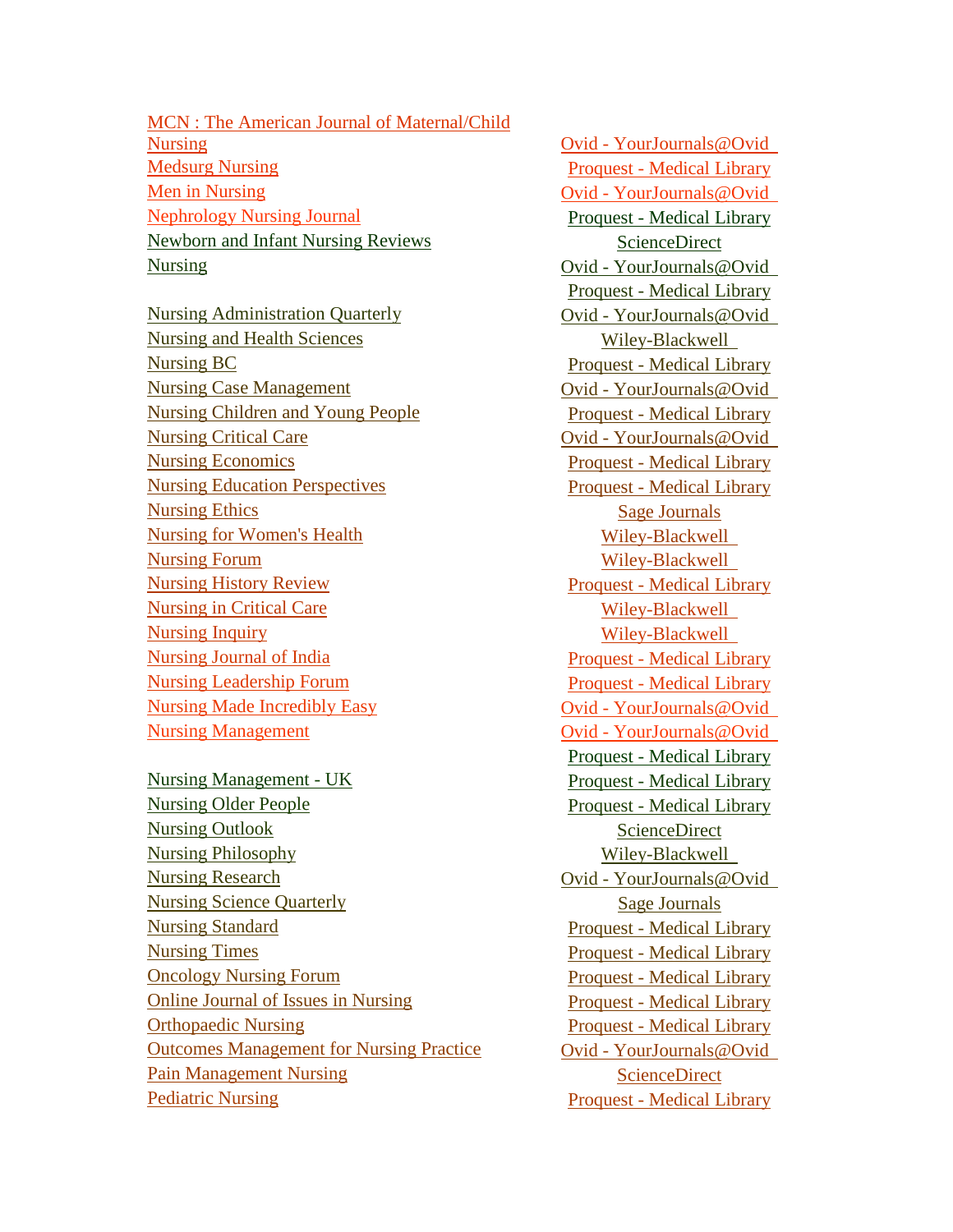**TUDE GERONTO INCOCO** *TUDE* **TUDE** *TUDE TUDE TUDE TUDE TUDE TUDE TUDE TUDE TUDE TUDE TUDE TUDE TUDE TUDE TUDE TUDE TUDE TUDE TUDE TUDE TUDE TUDE TUDE TUDE TUDE TUDE TUD Tubes Tubes Tubes Tubes Tubes Tubes Tubes Dvid* - Your *Journals* @ Ovid *Quid 1* 

*Tubes, Politics, and Nursing Practice* [Sage Journals](http://online.sagepub.com/) **TUBLIC HEALTH INVESTIGATION TUBE IN THE VILLEY-Blackwell Wiley-Blackwell TUP PERFORM PERFORMAN PROPERTY PERFORMAN PROPERTY PERFORMAN PROPERTY PERFORMAN PROPERTY TURES [Research and Theory for Nursing Practice](http://www.ac-knowledge.net/ngha/FindeJournal/tabid/186/Default.aspx)**<br> **TuRES Proquest - [Medical Library](http://proquest.umi.com/login) TURES [Research in Gerontological Nursing](http://www.ac-knowledge.net/ngha/FindeJournal/tabid/186/Default.aspx) TURES Proquest** - [Medical Library](http://proquest.umi.com/login) **TURES TURES TURES TURES TURES TURES TURES TURES TURES TURES TURES TURES TURES TURES TURES TURES TURES TURES TURES TURES TURES TURES TURES TURES TURES TURES TURES TURES TUBE 1** [ScienceDirect](http://www.sciencedirect.com/science?_ob=HomePageURL&_method=userHomePage&_btn=Y&_zone=TopNavBar&_origin=journal&_acct=C000055038&_version=1&_urlVersion=0&_userid=1843691&md5=82d591cc4977879a7a500b2fe1569240) ScienceDirect *TU*SCIENCE **TUBE 1** ScienceDirect **[Teaching and Learning in Nursing](http://www.sciencedirect.com/science/journal/15573087)** [ScienceDirect](http://www.sciencedirect.com/science?_ob=HomePageURL&_method=userHomePage&_btn=Y&_zone=TopNavBar&_origin=journal&_acct=C000055038&_version=1&_urlVersion=0&_userid=1843691&md5=82d591cc4977879a7a500b2fe1569240) *Turologic Nursing Proquest - [Medical Library](http://proquest.umi.com/login)* **TUP** *TUP TUP TUP TUP TUP TUP TUP TUP TUP TUP TUP TUP TUP TUP TUP TUP TUP TUP TUP TUP TUP TUP TUP TUP TUP TUP TUP TUP TUP TUP TUP TUP TUP TUP TUP TUP TU TUP TUP TUP TUP TUP TUP TUP TUP TUP TUP TUP TUP TUP TUP TUP TUP DUP DUPP DUPP DUPP DUPP DUPP DUPP DUPP DUPP DUPP DUPP DUPP DUPP DUPP DUPP DUPP DUPP DU* 

**Proquest - [Medical Library](http://proquest.umi.com/login)** 

## Nursing E-Journals Available

in

Mosby's Nursing Consult As one of the database in the Digital Library System (Ac-knowledge)

| <b>American Journal of Infection Control</b>  |
|-----------------------------------------------|
| <b>AORN</b> Journal                           |
| <b>Applied Nursing Research</b>               |
| <b>Archives of Psychiatric Nursing</b>        |
| <b>Australasian Emergency Nursing Journal</b> |
| <b>Australian Critical Care</b>               |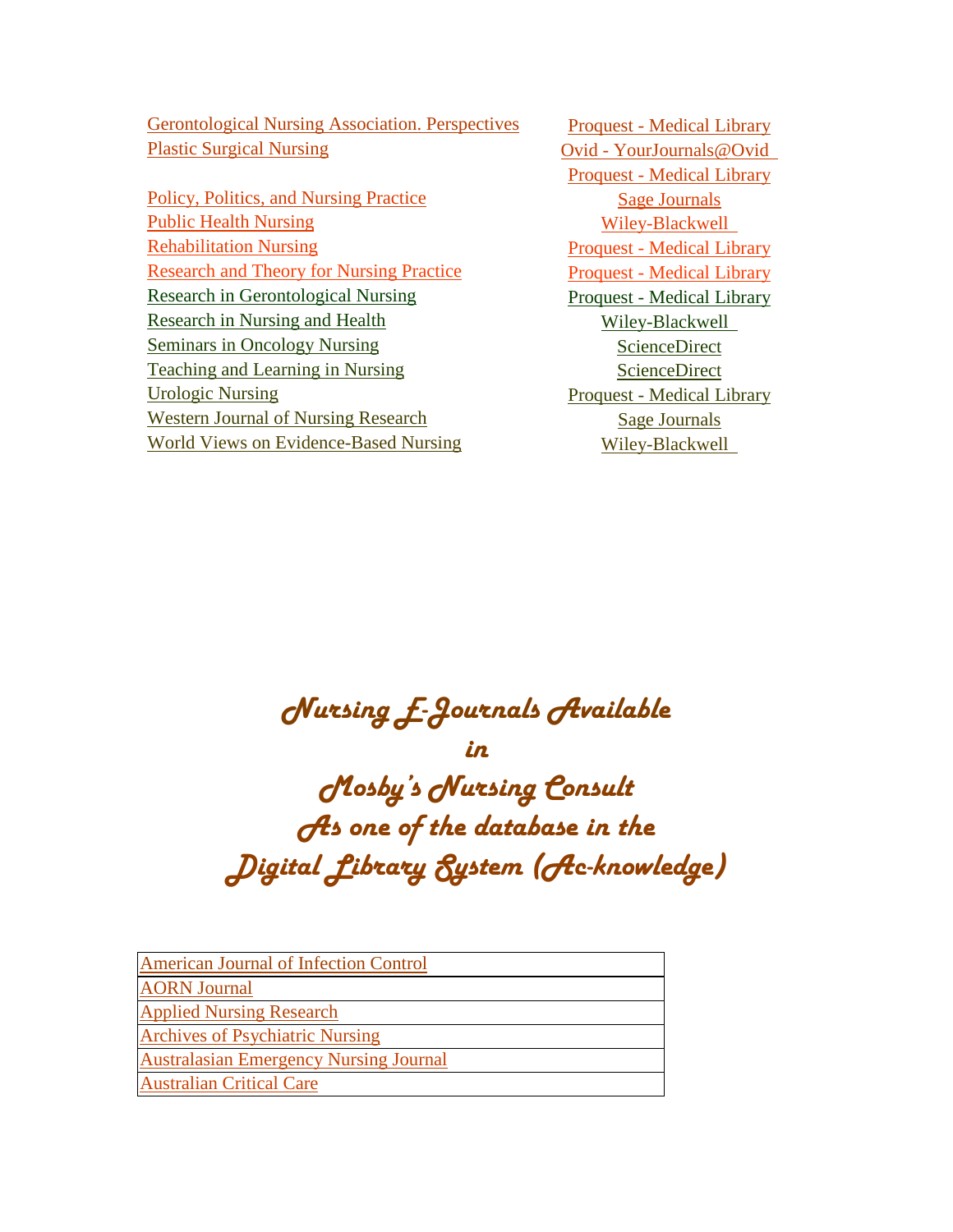| <b>Australian Emergency Nursing Journal</b>                        |
|--------------------------------------------------------------------|
| <b>Clinical Simulation in Nursing</b>                              |
| Collegian                                                          |
| <b>Critical Care Nursing Clinics of North America</b>              |
| Disaster Management & Response                                     |
| <b>EXPLORE: The Journal of Science and Healing</b>                 |
| <b>Geriatric Nursing</b>                                           |
| <b>Heart and Lung</b>                                              |
| <b>International Journal of Orthopaedic and Trauma Nursing</b>     |
| <b>Journal for Nurse Practitioners</b>                             |
| <b>Journal of Emergency Nursing</b>                                |
| Journal of Midwifery and Women's Health                            |
| Journal of Neonatal Nursing                                        |
| Journal of Nutrition Education and Behavior                        |
| Journal of Orthopaedic Nursing                                     |
| Journal of Pediatric Health Care                                   |
| <b>Journal of Pediatric Nursing</b>                                |
| Journal of PeriAnesthesia Nursing                                  |
| <b>Journal of Professional Nursing</b>                             |
| Journal of Radiology Nursing                                       |
| Journal of the American Dietetic Association                       |
| Journal of the Association of Nurses in AIDS Care                  |
| <b>Journal of Vascular Nursing</b>                                 |
| <b>Newborn and Infant Nursing Reviews</b>                          |
| <b>Nurse Leader</b>                                                |
| <b>Nursing Clinics of North America</b>                            |
| <b>Nursing Outlook</b>                                             |
| <b>Pain Management Nursing</b>                                     |
| <b>Seminars in Oncology Nursing</b>                                |
| <b>Teaching and Learning in Nursing</b>                            |
| The Case Manager                                                   |
| The Journal of the American College of Certified Wound Specialists |
| <b>Women and Birth</b>                                             |

# Please visit our Library Website

*TU*<http://nursing.ksau-hs.edu.sa/English/Academics/Library/Pages/default.aspx>*UT*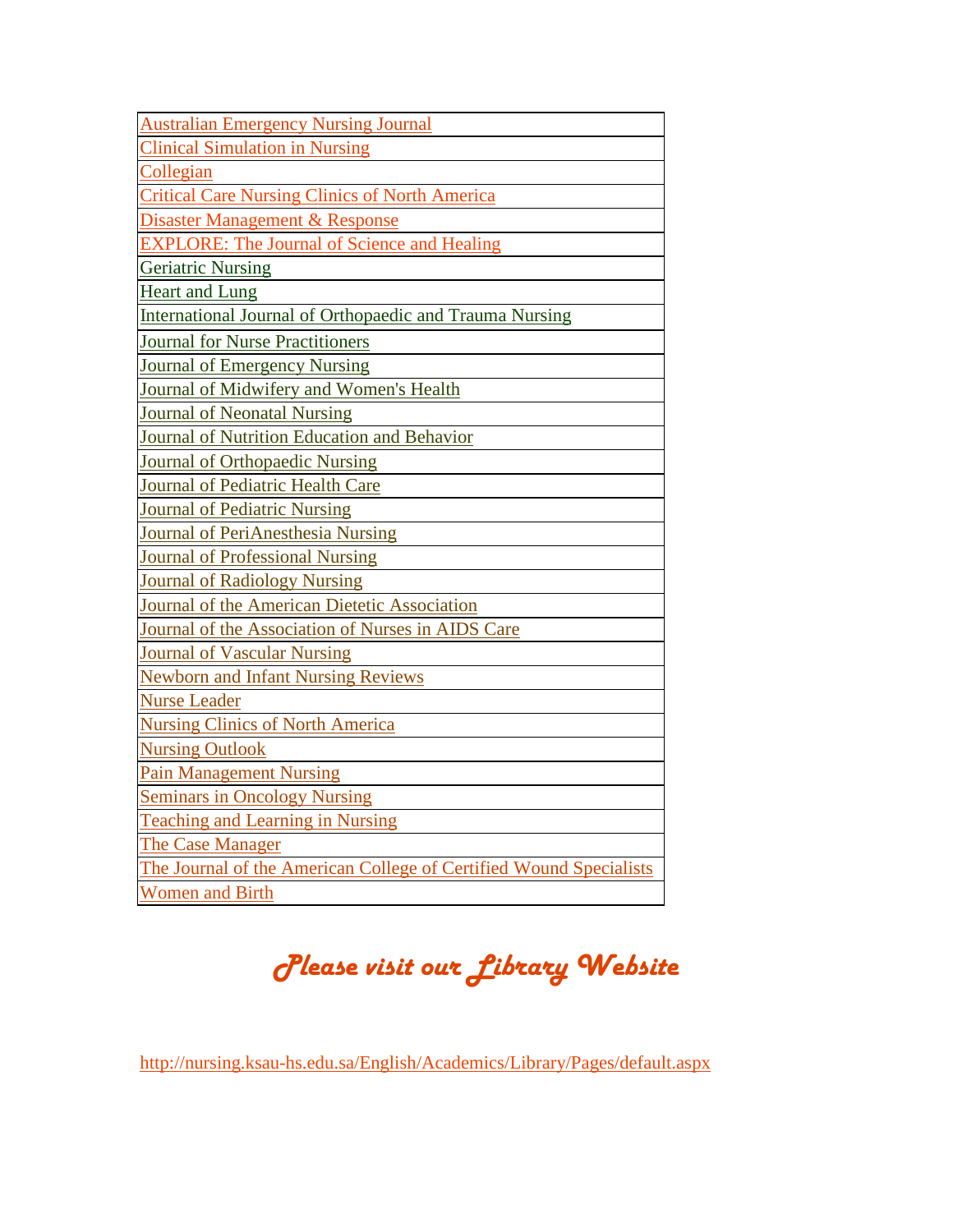### Access Our OPAC if you want to find out our collections

[Online Public Access Catalog \(OPAC\)](http://10.0.4.170/uhtbin/cgisirsi.exe/123pRhGrUE/KFHSL/128650005/60/502/X)  An online database of CON-R Library holdings and other materials held by NGHA and KSAU-HS libraries.

## *Access Our DIGITAL LIBRARY SERVICES* if you want to find out our Digital Collections

Digital Library Services

Digital Library Services provide a single point of access to all international scientific databases available to [NGHA,](http://www.ngha.med.sa/English/Pages/Default.aspx) [KSAU-HS](http://www.ksau-hs.edu.sa/) and [KAIMRC.](http://www.kaimrc.med.sa/)

To access the Digital Library Services:

- 1[.Inside NGHA campus:](http://kamc-r.ngha.med/) visit the NGHA site, click e-services and then click on the medical library service icon at the bottom of the page, then select and click which service you would like to use.
- 2[.Outside NGHA campus:](http://www.ac-knowledge.net/ngha) just type <http://www.ac-knowledge.net/ngha> for the URL address.
- 3.Registration is optional for new users. All you have to do is login and search.
- 4.Registration and Login button is at the